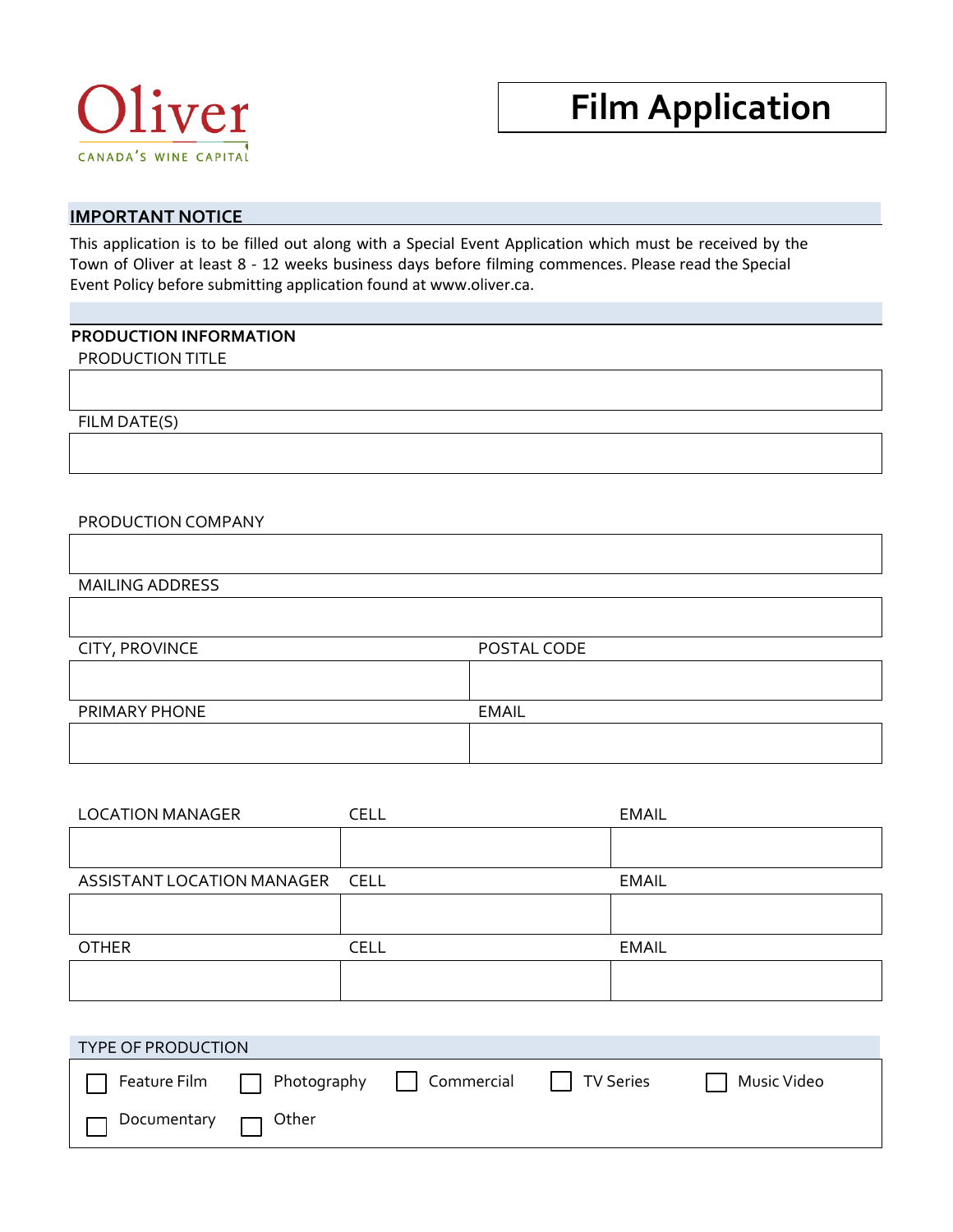## BRIEF DESCRIPTION OF PRODUCTION

## **LOCATION**

Complete this section for each location scene. If additional locations are required, please use an additional location form.

| SPECIFIC LOCATION  |                         |
|--------------------|-------------------------|
|                    |                         |
| <b>DATE</b>        | NUMBER OF CREW          |
|                    |                         |
| MOVE-IN TIME       | MOVE-OUT TIME           |
|                    |                         |
| FILMING START TIME | <b>FILMING END TIME</b> |
|                    |                         |

# DETAILED SCENE DESCRIPTION AND REQUIREMENTS.

- Include all equipment and infrastructure that will be on site. (Lights, cameras, audio, power, tents, etc.).
- Site maps with positions of equipment, crew, talent, etc. may be requested.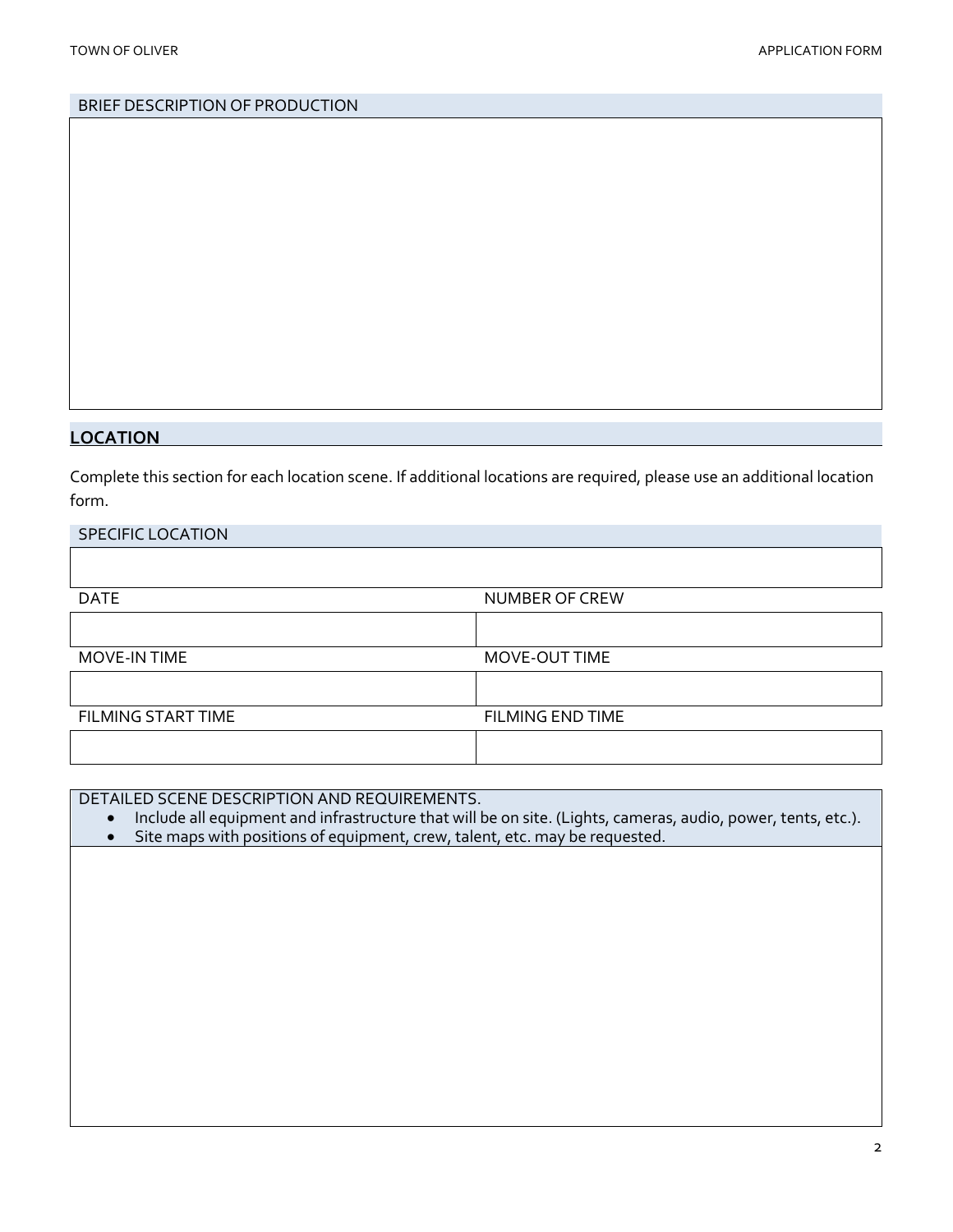### TOWN OF OLIVER **APPLICATION FORM**

| PROPOSED ACTIVITIES             |                                                                       |              |          |
|---------------------------------|-----------------------------------------------------------------------|--------------|----------|
| Gun fire                        | Car stunt                                                             | Vehicle shot | Stunts   |
| Explosion                       | Fire                                                                  | Smoke        | Aircraft |
| Animals                         | Fire hydrant/water                                                    | Other        |          |
| <b>TRAFFIC CONTROL</b>          |                                                                       |              |          |
|                                 | Yes (attach map with positions of traffic control people and devices) | No           |          |
|                                 |                                                                       |              |          |
| Sidewalk                        | Intersection                                                          | Lane         | Other    |
| Closure                         |                                                                       |              |          |
|                                 |                                                                       |              |          |
|                                 |                                                                       |              |          |
|                                 |                                                                       |              |          |
| PARKING REQUIREMENTS            |                                                                       |              |          |
| Yes                             |                                                                       | No           |          |
|                                 |                                                                       |              |          |
| <b>DESCRIBE CIRCUS VEHICLES</b> |                                                                       |              |          |
|                                 |                                                                       |              |          |
|                                 |                                                                       |              |          |
|                                 |                                                                       |              |          |
|                                 |                                                                       |              |          |
|                                 |                                                                       |              |          |
|                                 |                                                                       |              |          |
|                                 |                                                                       |              |          |